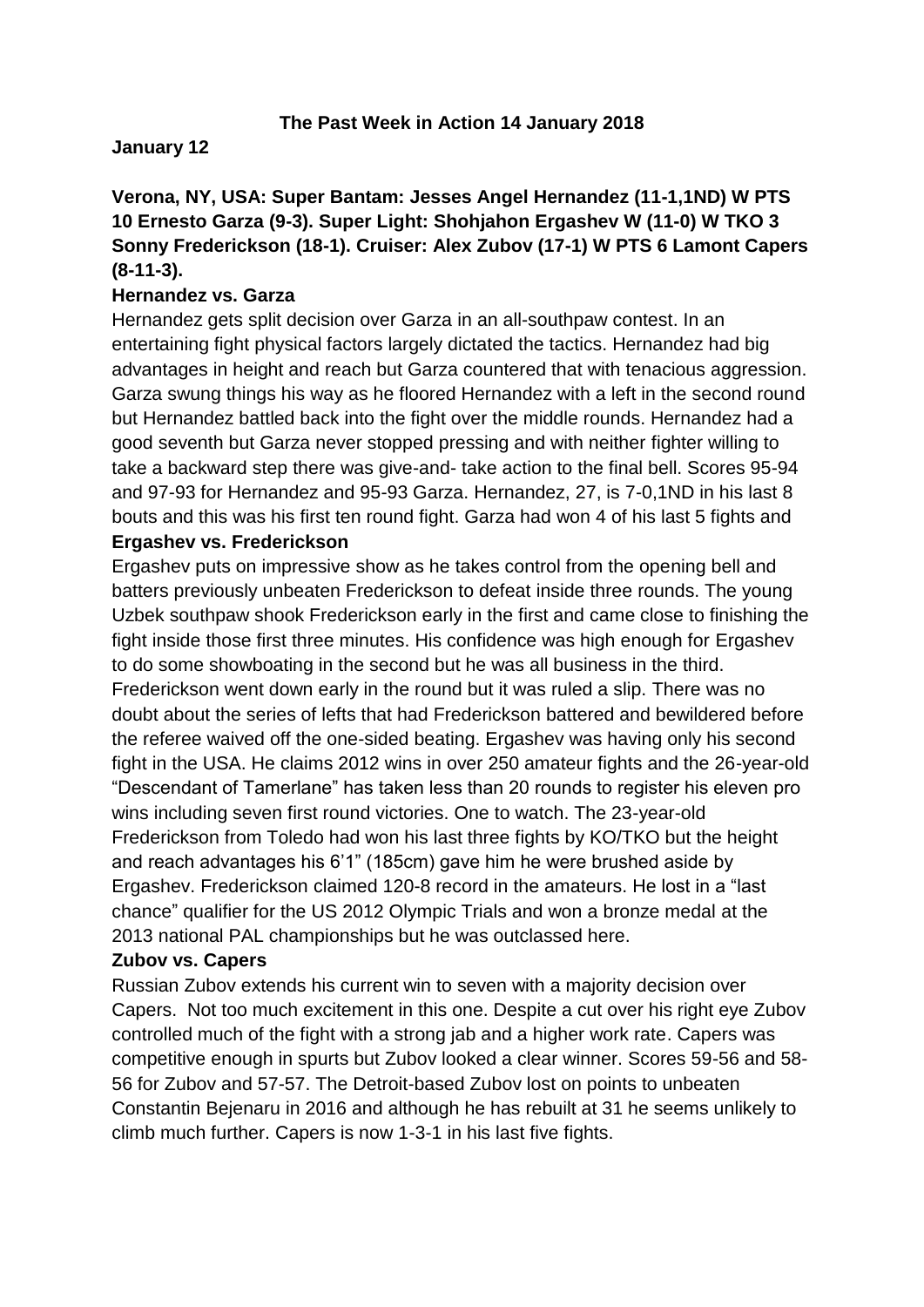**Tacoma, WA, USA: Welter: Manuel Perez (29-12-1) W PTS 10 John Jackson (17- 3-3).** Perez gets off the canvas to win unanimous decision over Jackson in another competitive "Battle on the Boat". Both landed some good punches in the first but Perez made a good start to the second using his longer reach only for Jackson to fire back and put Perez down with a right to the chin. Perez made it to the bell and then got on the front foot and had the better of the next four rounds as he pressured Jackson to the ropes and scored with hooks and uppercuts. Jackson got back into the fight from the seventh and the rounds were much closer but again Perez generally had the edge. Scores 99-92, 97-92 and 96-93 all for Perez. The 33-yearold from Denver has now won 8 of his last 9 fights with the loss being to unbeaten Juan Carlos Ramirez in 2016. This was Jackson's first fight since May 2016.

### **January 13**

**Mar de Ajo, Argentina: Super Light Jonathan Eniz (19-9-1,1ND) W KO 2 Maximiliano Veron (11-1,1ND).** Eniz spring a minor surprise as he blows away unbeaten Varon inside two rounds. Veron was taller and the better boxer. He was trying to walk Eniz down with Eniz showing plenty of quick movement and looking dangerous with his southpaw lefts. Veron seemed to be settling into the fight forcing Eniz back with his jab. Eniz suddenly plunged inside and caught Veron with a short left to the chin that saw Veron go down briefly on one knee. He did not look too badly shaken and although Eniz landed a couple more lefts Veron also scored with some counters just before the bell. Veron was again boxing nicely in the second when another left put him down. This time although he was up quickly his legs wobbled and although he steadied himself when he completed the eight count the referee stopped the fight. Although the 23-year-old Eniz is the South American champion the only title on the line was Veron's WBC Latino with some confusion over whether it was the interim or Silver version. Eniz the Argentinian No 4 lightweight, only has seven wins by KO/TKO but this is his third win that way in a row. Veron, who was a good standard amateur, was the Argentinian No 10 super light.

**Neuquén, Argentina: Super Light: Leonardo Amitrano (12-2) W PTS 12 Mauro Godoy (30-3).** Amitrano gets hotly disputed majority decision over Godoy. Amitrano wins the South American title with scores of 116-114 and 116 ½-116 for Amitrano and 114-114. It was the first time the 23-year-old Amitrano had gone past eight rounds. All three of Godoy's losses have come in title fights.

# **Tokyo, Japan: Super Light: Rikki Naito (19-2) W TKO 9 Jeffrey Arienza (16-7- 1).Super Feather: Carlo Magali (23-9-3) W TKO 10 Masatoshi Kotani (22-3). Naito vs. Arienza**

Yokohama southpaw Naito wins the vacant OPBF title with stoppage of Filipino Arienza in an all-southpaw scrap. Naito proved faster and more accurate and although Arienza kept competitive and had a strong second round he could not match the quicker and busier Naito. By the end of the eighth Arienza was soaking up